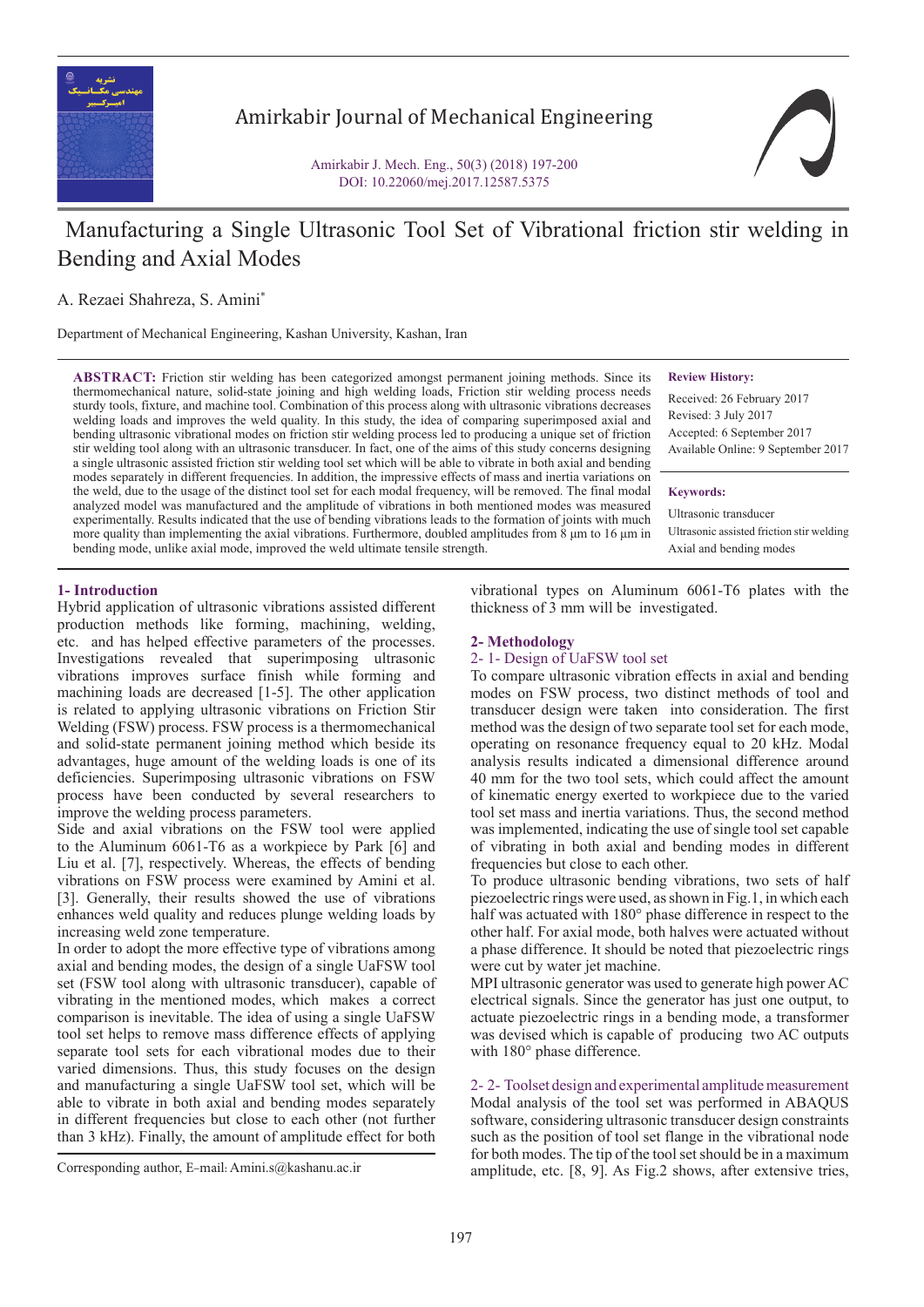

#### **Fig. 1. (a) - Isometric view of 2 halves of a whole piezoelectric ring, (b)- Contraction and expansion for each half, due to actuation with 180° phase difference.**

the final numerical model capable of vibrating in resonance frequencies of 19800 and 23800 Hz in bending and axial modes, respectively, was manufactured. Then, the amplitude of vibrations was measured experimentally using gap-sensor with the model number of PU-02A. The test results indicated an equal amplitude of 16 μm for north and south edge of tool tip in both vibrational modes.

### 2- 3- Experimental setup

As Fig.3 shows experimental UaFSW setup was mounted on a lathe machine tool. The effects of bending and axial amplitude amounts in 3 levels of 8, 16 μm and without vibration on an axial load of the UaFSW tool set in both plunge and welding phase, tool tip temperature and weld tensile strength were investigated in three levels of 0.08, 0.16 and 0.24 mm/rev welding feed rates.



**Fig. 2. Assembled UaFSW toolset**



**Fig. 3. 1- Experimental set up of UaFSW process, 2- Tubular interface between the toolset and the lathe chuck**

### **3- Results and Discussion**

Weld load, temperature and strength evaluations on UaFSW samples revealed the following results:

#### 3- 1- Effects of amplitude and types of vibrations on loads of welding and plunge phase

In the plunge phase, superimposing ultrasonic vibrations in both modes plunge load with the decrease of 1300 and 700 N was reported for axial and bending modes, respectively. In welding phase, superimposing bending vibrations increases tool axial load, whereas axial vibrations reduce it. Welding feed rate increase enlarges weld load for each vibrational modes. Also, the doubled amplitude of vibrations reduces axial tool loads of both plunge (about 200 N) and welding phases.

#### 3- 2- Effects of amplitude and types of vibrations on tool tip temperature

Added ultrasonic energy to the weld zone s in both modes leads to increasing tool tip temperature. The temperature in axial mode is reported higher than bending mode. Since in axial mode the whole tool button vibrates, while in bending mode, just 2 points of tool shoulder edge vibrate in maximum amplitude.

#### 3- 3- Effects of amplitude and types of vibrations on the weld strength

The results of uniaxial tension tests revealed that the strength of bending and axial UaFSW samples increases around 10 percent and decreases around 20 percent, respectively. In bending UaFSW samples, higher amounts of weld strength is justified by a better plasticized material stirring, in comparison with axial UaFSW samples. Also, the best weld strength is concerned with the bending UaFSW sample with the highest welding feed rate  $(=0.24 \text{ mm/rev})$ . That means, using bending vibrations assisted FSW process, improves the welding velocity.

Also, the variance analysis of the mentioned output data revealed that there are meaningful relations between input parameters variations and the outputs.

#### **4- Conclusions**

Superimposing ultrasonic vibrations in bending mode, in contrast to axial mode, improves the weld strength especially by doubling the vibration amplitude. Also, due to its better martial string pattern, higher welding velocities could be achieved.